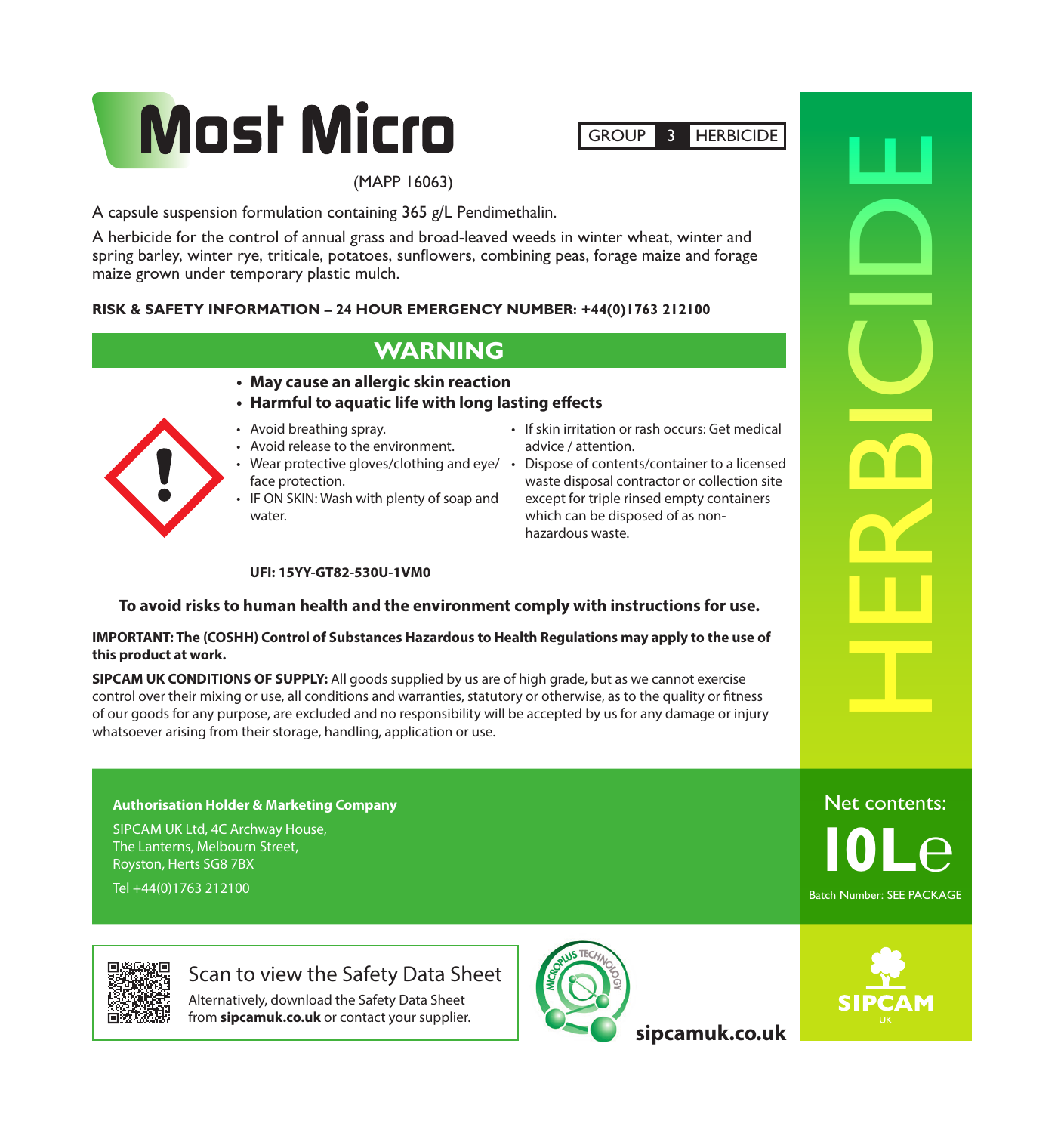#### **This booklet is part of the authorised Product Label.**

| <b>IMPORTANT INFORMATION</b>                                          |                                                           |                                        |                                           |                                            |
|-----------------------------------------------------------------------|-----------------------------------------------------------|----------------------------------------|-------------------------------------------|--------------------------------------------|
| <b>FOR USE ONLY AS A PROFESSIONAL HERBICIDE</b>                       |                                                           |                                        |                                           |                                            |
| <b>Crops</b>                                                          | <b>Maximum</b><br>individual dose:<br>(L product/hectare) | <b>Maximum number</b><br>of treatments | <b>Latest time of</b><br>application      | <b>Aquatic buffer zone</b><br>distance (m) |
| Winter wheat, durum<br>wheat, winter barley,<br>winter rye, triticale | 3.6                                                       |                                        | Before leaf sheath<br>erect stage (GS 30) | 5                                          |
| Spring barley, potatoes<br>sunflower & combining<br>peas.             | 3.6                                                       |                                        | Pre-crop emergence                        | 5                                          |
| Forage maize                                                          | 4.0                                                       |                                        | Before 4th leaf stage<br>(GS 14)          | 5                                          |
| Forage maize grown<br>under temporary plastic<br>mulch.               | 4.0                                                       |                                        | Pre-crop emergence                        | 5                                          |
| <b>DEAD THEI ADEL DEEQ</b>                                            |                                                           |                                        |                                           |                                            |

**READ THE LABEL BEFORE USE. USING THIS PRODUCT IN A MANNER THAT IS INCONSISTENT WITH THE LABEL MAY BE AN OFFENCE. FOLLOW CODE OF PRACTICE FOR USING PLANT PROTECTION PRODUCTS**

### **SAFETY PRECAUTIONS**

### **Operator protection**

Engineering control of operator exposure must also be used where reasonably practicable in addition to the following personal protective equipment:

WEAR SUITABLE PROTECTIVE CLOTHING (COVERALLS) AND SUITABLE PROTECTIVE GLOVES when handling the concentrate.

WEAR SUITABLE PROTECTIVE GLOVES when handling contaminated surfaces.

However, other engineering controls may replace personal protective equipment if a COSHH assessment shows they provide an equal or higher standard of protection.

AVOID ALL CONTACT WITH SKIN AND EYES.

WASH CONCENTRATE from skin and eyes immediately.

WHEN USING DO NOT EAT, DRINK OR SMOKE.

WASH HANDS AND EXPOSED SKIN before meals and after work.

### **Environmental protection**

Do not contaminate water with the product or its container. Do not clean application equipment near surface water. Avoid contamination via drains from farmyards or roads.

To protect aquatic organisms respect an unsprayed buffer zone distance to surface water bodies in line with LERAP requirements.

DO NOT ALLOW DIRECT SPRAY from horizontal boom sprayers to fall within the distance specified for the crop to the top of the bank of a static or owing waterbody, or within 1m of the top of a ditch which is dry at the time of application. Aim spray away from water.

This product qualifies for inclusion within the Local Environment Risk Assessment for Pesticides (LERAP) scheme. Before each spraying operation from a horizontal boom sprayer, either a LERAP must be carried out in accordance with CRD's published quidance or the statutory buffer zone as appropriate to the crop must be maintained. The results of the LERAP must be recorded and kept available for three years.



sipcamuk.co.uk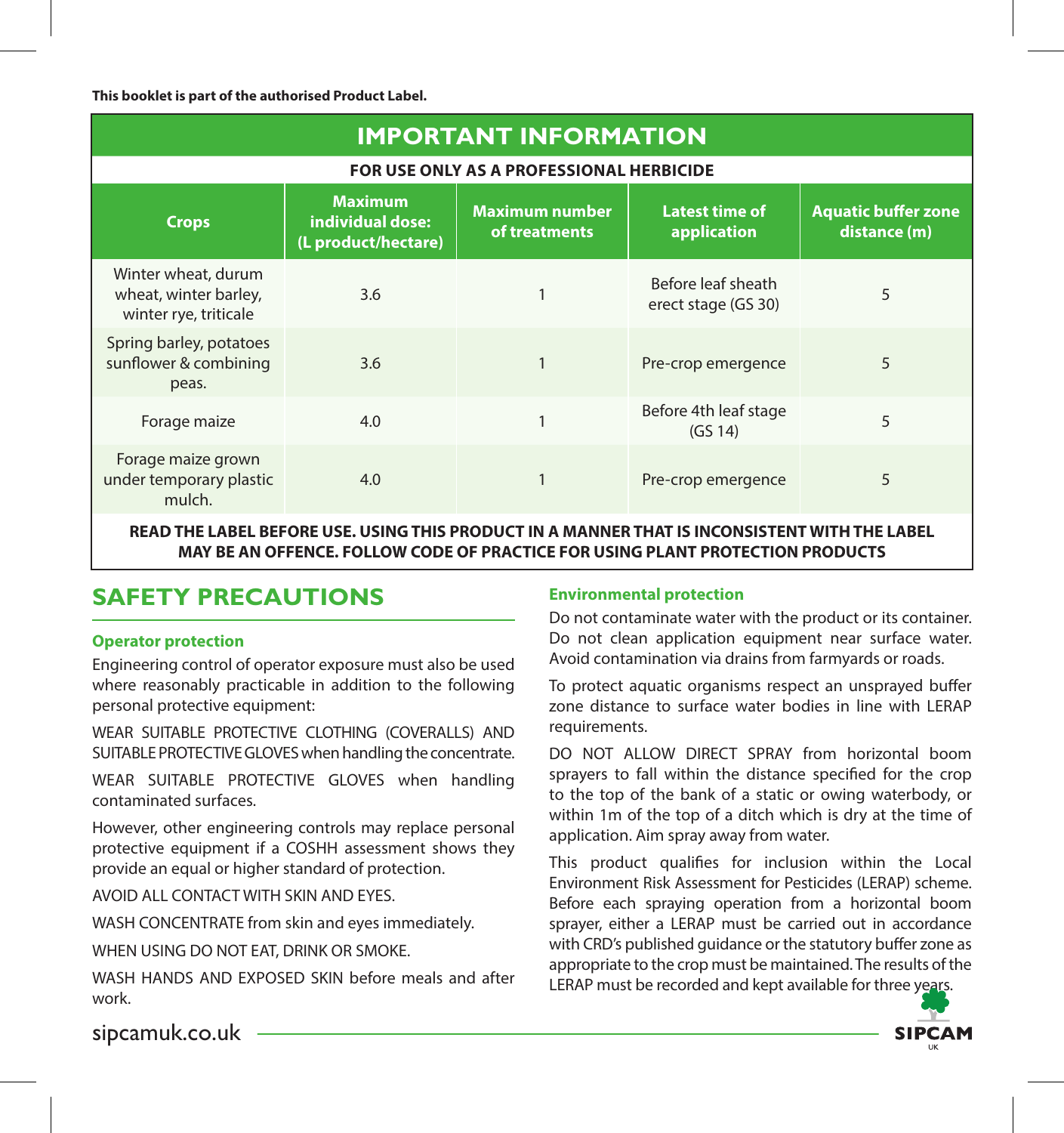Do not contaminate surface water and ditches with chemical or used container. Use appropriate containment to avoid environmental contamination.

### **Storage and disposal**

KEEP IN ORIGINAL CONTAINER, tightly closed, in a safe place.

RINSE CONTAINER THOROUGHLY by using an integrated pressure rinsing device or manually rinsing three times. Add washings to sprayer at the time of filling and dispose of safely.

KEEP AWAY FROM FOOD, DRINK AND ANIMAL FEEDING STUFFS.

KEEP OUT OF REACH OF CHILDREN.

# **DIRECTIONS FOR USE**

**IMPORTANT: This information is approved as part of the Product Label. All instructions within this section must be read carefully in order to obtain safe and successful use of this product.**

A herbicide for the control of annual grass and broad-leaved weeds in a wide range of crops.

### **RESTRICTIONS/WARNINGS**

### **Efficacy**

Some soil moisture must be present for MOST MICRO to be activated. Best results will be obtained if rainfall occurs within seven days of application.

Residual control may be reduced:

- Under prolonged dry conditions.
- On soils with a high Kd factor.
- Where organic matter exceeds 6%.
- Where ash content is high.

Do not disturb the soil after MOST MICRO has been applied as this will result in reduced weed control.

Where cultural practices which encourage the build up of organic matter in the soil surface are practiced for a number of seasons the effectiveness of residual herbicides may be reduced. In such circumstances, periodic ploughing is recommended to disperse residues into a greater volume of soil.

### **Soil types**

MOST MICRO may be used on all mineral soil types.

Do not use on soils with more than 10% organic matter.

On stony or gravely soils, crop damage could occur, particularly, if heavy rain follows treatment.

Do not use on water logged soil or soils prone to water logging.

### **Seedbed preparation**

Trash and straw should be incorporated evenly during seedbed preparation. Seedbed must have a fine, firm tilth.

Consolidate loose or cloddy seedbeds before use.

Following pre-emergence applications, unconsolidated clods (especially if larger than 7.5cm (3") diameter) may reduce the level of weed control and cause seed to be inadequately covered, which could result in crop damage.

#### **Crop safety**

Extreme care must be taken to avoid spray drift onto noncrop plants outside of the target area.

Do not apply MOST MICRO to crops suffering from stress, which may be caused for example by pests, disease, water logging, poor seedbed conditions or previous chemical treatment.

Seed should be covered with a minimum of 3.2cm of settled soil (2.5cm for Sunflowers).

Shallow drilled crops should be treated post-emergence.

Do not incorporate into soil.

Do not spray undersown crops.

Do not undersow crops treated with MOST MICRO.

MOST MICRO should not be used on protected crops, or in greenhouses.

### **Other Restrictions/Warnings**

Before using MOST MICRO on crops to be processed please consult your processor.

Hose down machinery immediately after use with a spray tank cleaner.

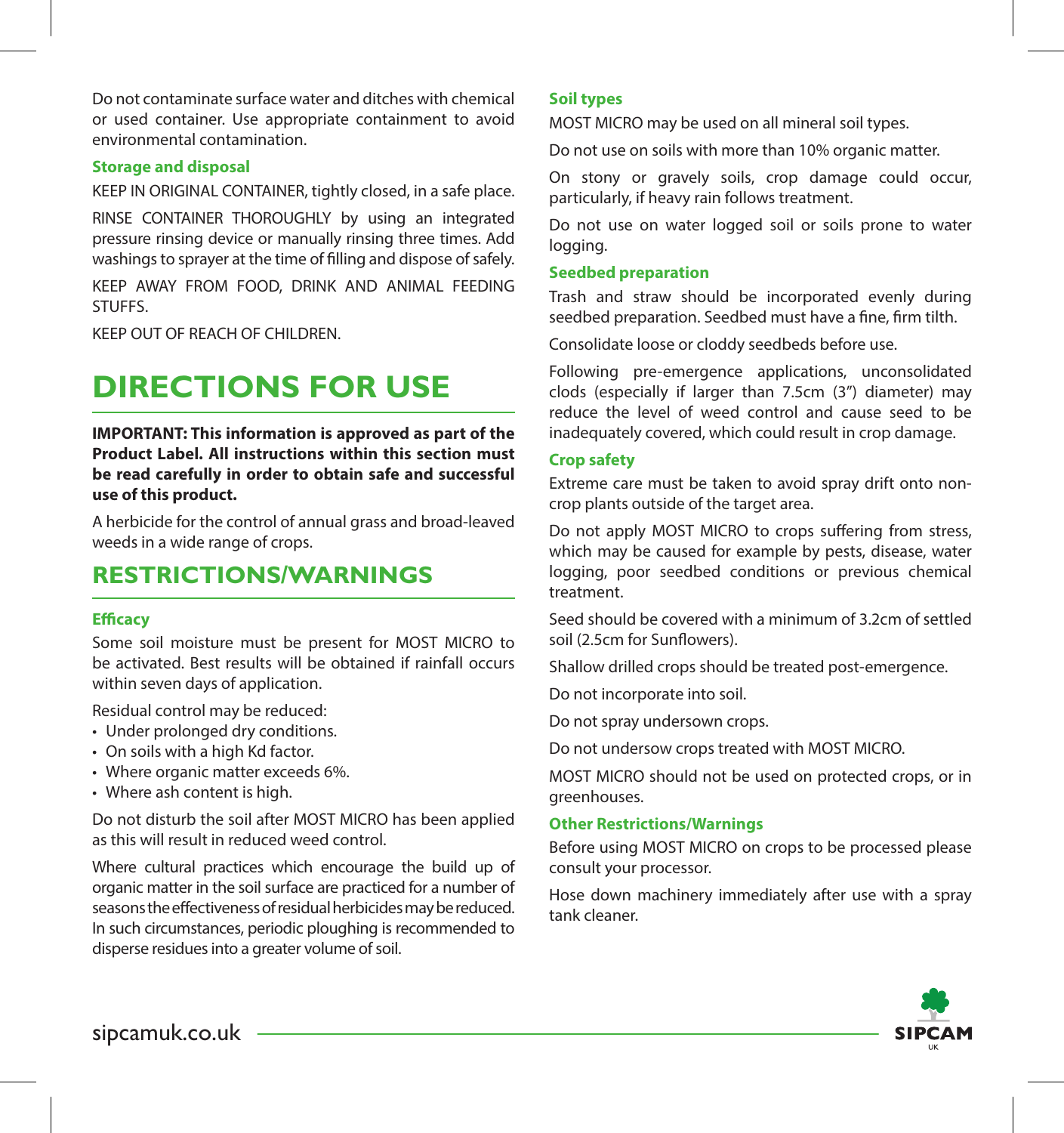# **WEED CONTROL**

| <b>Crops</b>                 | Winter wheat, durum wheat, winter barley, winter rye & triticale | <b>Spring barley</b> |                   |
|------------------------------|------------------------------------------------------------------|----------------------|-------------------|
| <b>Product</b>               | <b>MOST MICRO</b>                                                |                      | <b>MOST MICRO</b> |
| Rate (Litres/ha)             | 3.6                                                              | 2.7                  | 3.6               |
| <b>Grass weed control</b>    |                                                                  |                      |                   |
| Annual meadow-grass          | S                                                                | S                    | S                 |
| Awned canary-grass           |                                                                  |                      |                   |
| <b>Black-grass</b>           |                                                                  |                      |                   |
| Rough meadow-grass           | <b>MS</b>                                                        | <b>MS</b>            | <b>MS</b>         |
| <b>Broad-leaved weeds</b>    |                                                                  |                      |                   |
| Black-bindweed               | ÷,                                                               |                      |                   |
| <b>Black nightshade</b>      |                                                                  |                      |                   |
| Cleavers                     |                                                                  |                      |                   |
| Common chickweed             | S                                                                | S                    | S                 |
| Common fumitory              | <b>MS</b>                                                        |                      | <b>MS</b>         |
| Common orache                | S                                                                | <b>MS</b>            | S                 |
| Common poppy                 | S                                                                | <b>MS</b>            | S                 |
| Corn buttercup               |                                                                  |                      |                   |
| Corn marigold                | S                                                                | S                    | S                 |
| Fat-hen                      | S                                                                | <b>MS</b>            | S                 |
| Field forget-me-not          | S                                                                | <b>MS</b>            | S                 |
| Field pansy                  | S                                                                | <b>MS</b>            | S                 |
| Hemp-nettle (Day nettle)     | S                                                                | S                    | S                 |
| Henbit dead-nettle           | S                                                                | $\mathsf{S}$         | S                 |
| Knotgrass                    | S                                                                | <b>MS</b>            | S                 |
| Mayweeds                     | <b>MS</b>                                                        |                      |                   |
| Parsley piert                | S                                                                | S                    | S                 |
| Red dead-nettle              | S                                                                | S                    | S                 |
| Redshank (early germinating) |                                                                  |                      |                   |
| Scarlet pimpernel            | S                                                                | S                    | S                 |
| Shepherd's purse             | <b>MS</b>                                                        |                      | <b>MS</b>         |
| Small nettle                 | S                                                                |                      | S                 |
| Smooth sowthistle            | S                                                                | <b>MS</b>            | S                 |
| Speedwells                   | S                                                                | S                    | S                 |
| Volunteer oilseed rape (1)   | S                                                                | S                    | <b>MS</b>         |

**CEREALS** - All weed susceptibility ratings in the table below are for applications made pre-emergence of the weeds.

S = Susceptible MS = Moderately susceptible (1) = Deep germinating volunteer oilseed rape may not be controlled  $-$  = no data

sipcamuk.co.uk

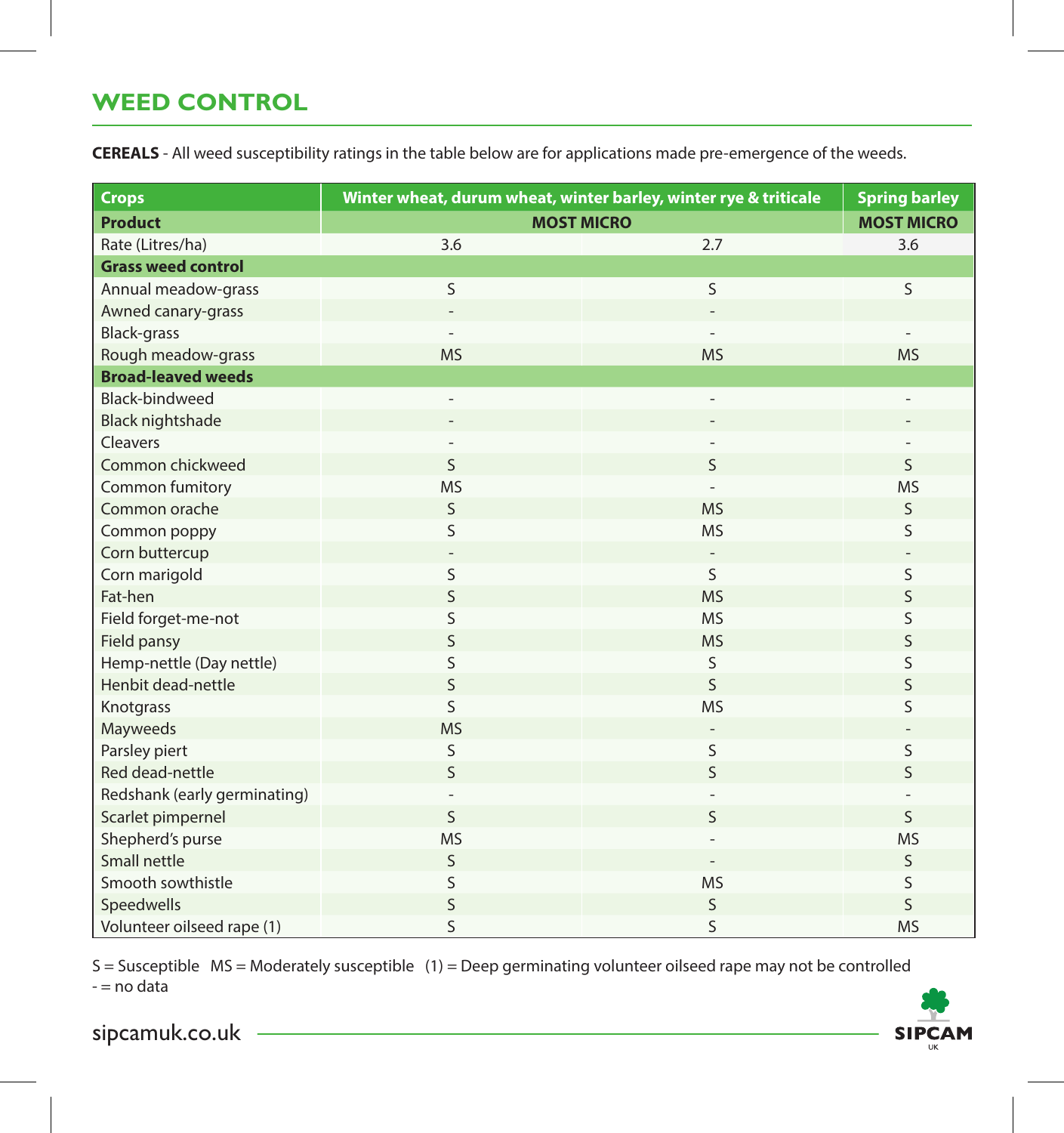# **WEED CONTROL**

### **OTHER CROPS**

| <b>Crops</b>               | <b>Sunflowers</b><br><b>Combining peas</b> | <b>Potatoes (First early,</b><br>second early & maincrop) | Forage maize, Forage maize grown<br>under temporary plastic mulch |
|----------------------------|--------------------------------------------|-----------------------------------------------------------|-------------------------------------------------------------------|
| <b>Product</b>             | <b>MOST MICRO</b>                          | <b>MOST MICRO</b>                                         | <b>MOST MICRO</b>                                                 |
| Rate (Litres/ha)           | 3.6                                        | 3.6                                                       | 4.0                                                               |
|                            |                                            |                                                           |                                                                   |
| Tank mix partner           |                                            | Sencorex WG                                               |                                                                   |
| Rate (kg/ha)               |                                            | 0.5                                                       |                                                                   |
|                            |                                            |                                                           |                                                                   |
| Annual meadow-grass        | S pre-em                                   | S pre-em                                                  | S pre-em                                                          |
| Black-grass                |                                            |                                                           |                                                                   |
| Rough meadow-grass         | MS pre-em                                  | MS pre-em                                                 | MS pre-em                                                         |
| Black and white mustard    |                                            |                                                           |                                                                   |
| <b>Black bindweed</b>      |                                            | MS pre-em                                                 |                                                                   |
| Black nightshade           |                                            |                                                           | S pre-em#                                                         |
| Charlock                   |                                            | S pre-em                                                  |                                                                   |
| Cleavers (#)               |                                            | MS pre-em                                                 |                                                                   |
| Common chickweed           | S pre-em                                   | S pre-em                                                  | S pre-em                                                          |
| Common fumitory (#)        | *MS pre-em                                 | MS pre-em                                                 | MS pre-em                                                         |
| Common orache              | S pre-em                                   | S pre-em                                                  | S pre-em                                                          |
| Common poppy               | S pre-em                                   | S pre-em                                                  | S pre-em                                                          |
| Corn buttercup             |                                            |                                                           |                                                                   |
| Corn marigold              | S pre-em                                   | S pre-em                                                  | S pre-em                                                          |
| Fat-hen                    | S pre-em                                   | S pre-em                                                  | S pre-em                                                          |
| Field forget-me-not        | S pre-em                                   | S pre-em                                                  | S pre-em                                                          |
| Field pansy                | S pre-em                                   | S pre-em                                                  | S pre-em                                                          |
| Groundsel                  |                                            | S pre-em                                                  |                                                                   |
| Hemp-nettle (Day nettle)   | S pre-em                                   | S pre-em                                                  | S pre-em                                                          |
| Henbit dead-nettle         | S pre-em                                   | S pre-em                                                  | S pre-em                                                          |
| Knotgrass                  | S pre-em                                   | S pre-em                                                  | S pre-em                                                          |
| Mayweeds (#)               |                                            | S pre-em                                                  |                                                                   |
| Parsley piert              | S pre-em                                   | S pre-em                                                  | S pre-em                                                          |
| Red dead nettle            | S pre-em                                   | S pre-em                                                  | S pre-em                                                          |
| Redshank (1)               |                                            | S pre-em                                                  |                                                                   |
| Scarlet pimpernel          | S pre-em                                   | S pre-em                                                  | S pre-em                                                          |
| Shepherd's purse           | *MS pre-em                                 | MS pre-em                                                 | MS pre-em                                                         |
| Small nettle               | S pre-em                                   | S pre-em                                                  | S pre-em                                                          |
| Smooth sowthistle          | S pre-em                                   | MS pre-em                                                 | S pre-em                                                          |
| Speedwells                 | S pre-em                                   | S pre-em                                                  | S pre-em                                                          |
| Volunteer oilseed rape (2) | MS pre-em                                  | S pre-em                                                  | MS pre-em                                                         |

\* = Control may be achieved under favourable conditions S = Susceptible MS = Moderately susceptible  $(1)$  = Early germinating volunteer oilseed rape may not be controlled  $#$  = If application is followed by a period of dry conditions, or in situations where very heavy populations occur, a sequence of MOST MICRO and a product applied post-emergence may be necessary - = no data



sipcamuk.co.uk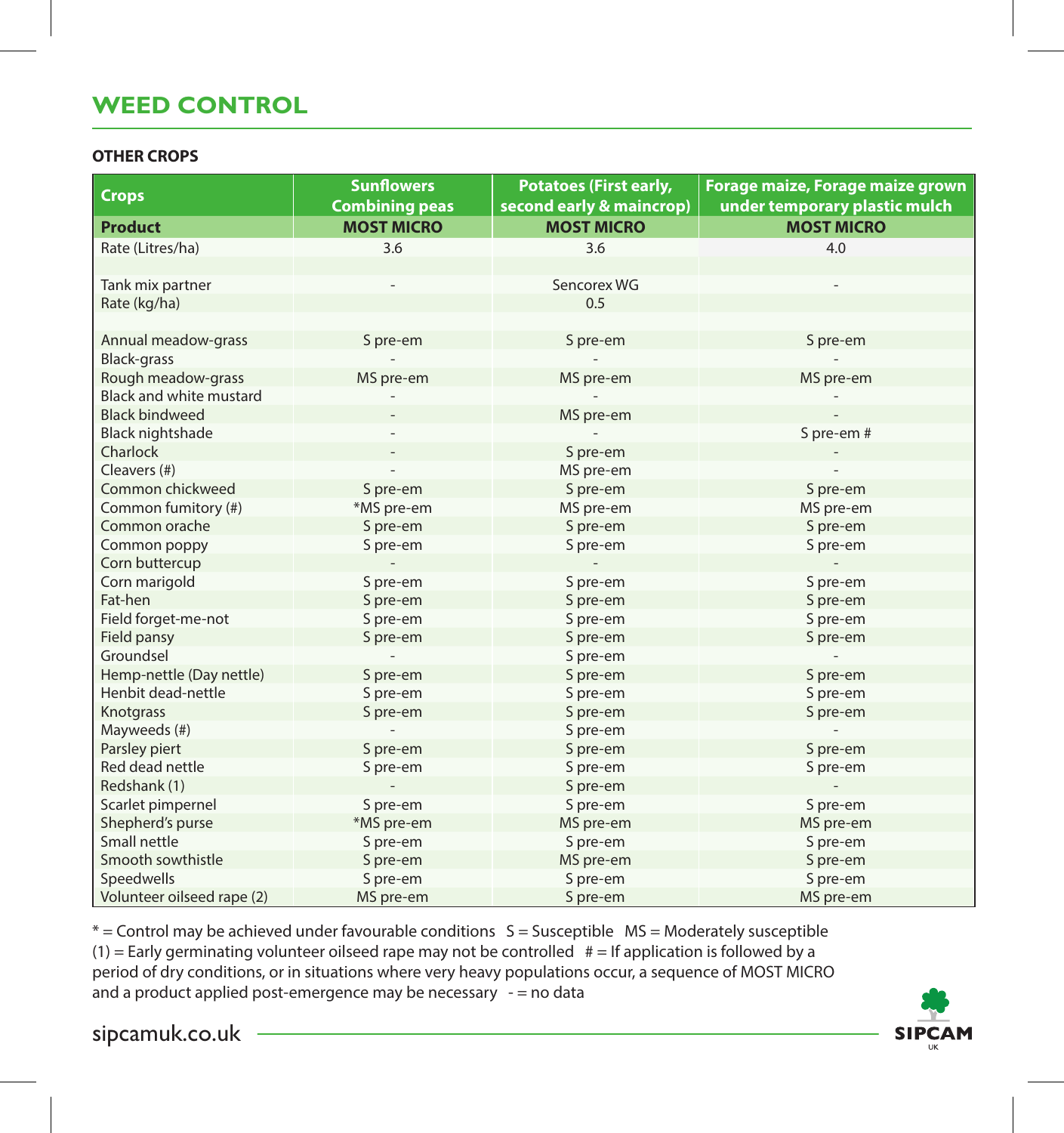### **Resistance management**

Strains of some annual grasses (e.g. Black-grass, wild-oats, and Italian ryegrass) have developed resistance to herbicides, which may lead to poor control. A strategy for preventing and managing such resistance should be adopted. Guidelines have been produced by the Weed Resistance Action Group and copies are available from the AHDB, CropLife, your distributor, crop adviser or product manufacturer.

Populations of black-grass and Italian ryegrass with high levels of enhanced metabolism resistance will not be fully controlled.

Key elements of the resistance management strategy for MOST MICRO:

Always follow WRAG guidelines for preventing and managing herbicide resistant weeds.

Maximise the use of cultural control measures wherever

possible (e.g. crop rotation, ploughing, stale seedbeds, delayed drilling, etc.).

Use tank mixes or sequences of effective herbicides with different modes of action within individual crops, or successive crops.

For the control of herbicide resistant grass-weeds, always use MOST MICRO in tank mix or sequence with other effective graminicides with different modes of action.

Apply pre-emergence of weeds wherever possible. If applications are delayed, apply post-emergence products/ mixtures to small, actively growing weeds, especially where high levels of resistance are suspected and to reduce the risk of resistance development.

Monitor fields regularly and investigate the reasons for any poor control.

# **Winter wheat, durum wheat, winter barley, winter rye, triticale MOST MICRO applied alone** Rate (Litres/ha) 2.7 or 3.6 Water volume 200 L/ha Timing Pre-emergence of the crop to before leaf sheath erect stage, (GS30). Do not apply pre-emergence to crops drilled after 30th November. Seed depth Seed must be covered with a MINIMUM of 3.2cm of settled soil. ONLY treat shallow drilled crops POST-EMERGENCE.

# **CROP SPECIFIC INFORMATION**

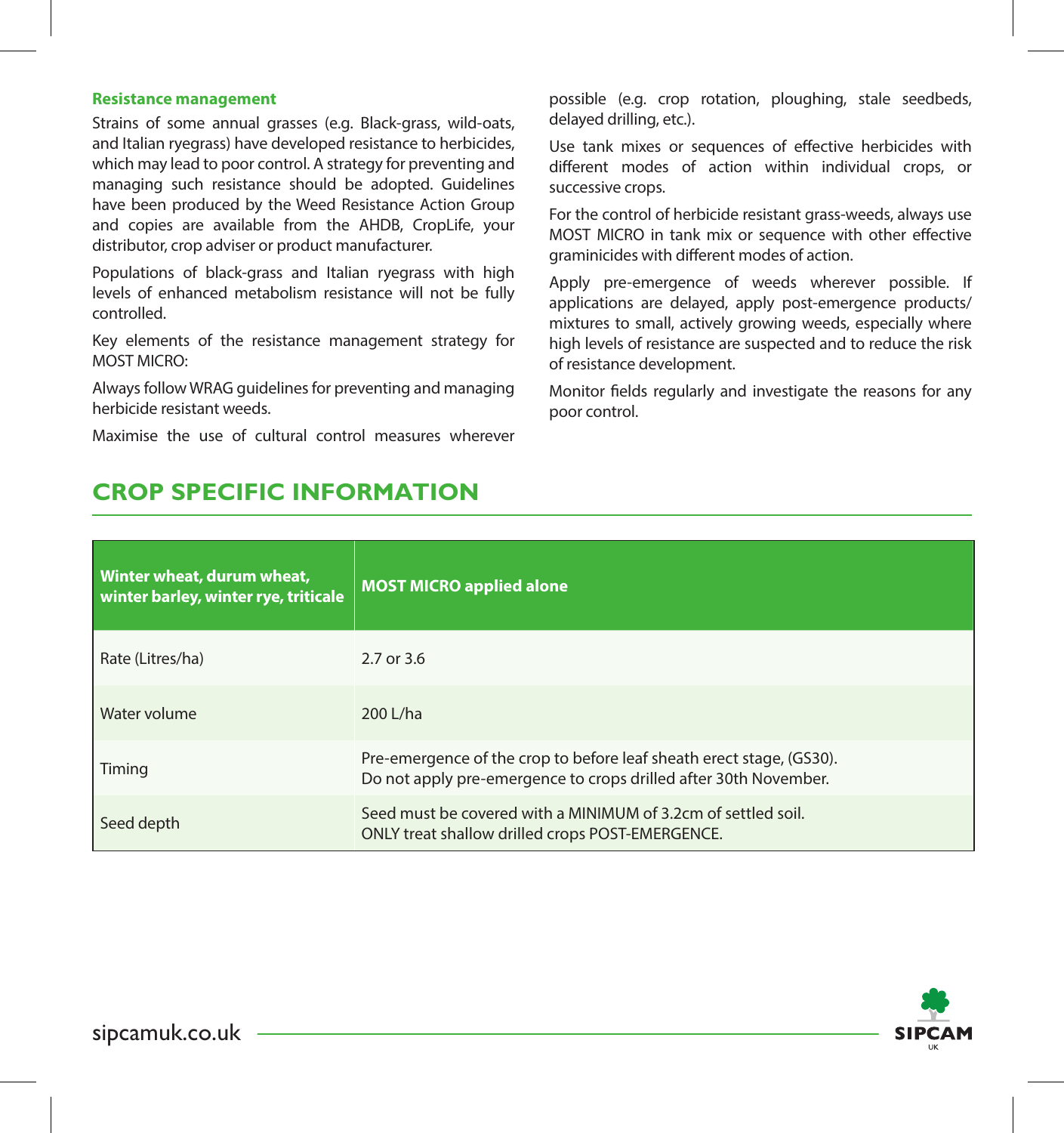| Spring barley    | <b>MOST MICRO applied alone</b>                                                                                                                                                                                                                   |
|------------------|---------------------------------------------------------------------------------------------------------------------------------------------------------------------------------------------------------------------------------------------------|
| Rate (Litres/ha) | $3.6$ L/ha                                                                                                                                                                                                                                        |
| Water volume     | 200 L/ha                                                                                                                                                                                                                                          |
| Timing           | Pre-emergence of the crop.<br>Apply MOST MICRO as soon as possible after drilling and before emergence. Due to<br>risk of dry soils, do not apply MOST MICRO alone after the end of March (mid April in<br>Scotland) unless rainfall is imminent. |
| Seed depth       | Seed must be covered with a MINIMUM of 3.2cm of settled soil.                                                                                                                                                                                     |

| <b>Potatoes</b><br>(First early, second early and maincrops) | <b>MOST MICRO applied in tank mix with Sencorex WG</b>                                                                                                                                                                                                                                                                                                                                                                                            |  |
|--------------------------------------------------------------|---------------------------------------------------------------------------------------------------------------------------------------------------------------------------------------------------------------------------------------------------------------------------------------------------------------------------------------------------------------------------------------------------------------------------------------------------|--|
| Rate                                                         | 3.6 L/ha + 0.5kg/ha (In dry conditions apply a MOST MICRO – Sencorex WG sequence).                                                                                                                                                                                                                                                                                                                                                                |  |
| Water volume                                                 | 200 L/ha                                                                                                                                                                                                                                                                                                                                                                                                                                          |  |
| Timing                                                       | Pre-emergence of the crop. Apply as soon as possible after planting and final ridging<br>up. Loose structured ridges must be allowed time for settlement before application.<br>Do not apply later than 7 days before emergence.                                                                                                                                                                                                                  |  |
| Soil types                                                   | Do not use on sands, gravelly or stony soils.                                                                                                                                                                                                                                                                                                                                                                                                     |  |
| Variety                                                      | Read the Sencorex WG label carefully, particularly with regard to varietal restrictions.                                                                                                                                                                                                                                                                                                                                                          |  |
| <b>Notes</b>                                                 | Best weed control will be achieved with settled well-rounded ridges with few clods. If<br>re-ridging is necessary, delay application until after the final ridging is completed.<br>Slight distortion and discolouration of the initial shoots may occur if very heavy rain<br>falls after application but before emergence, particularly to crops grown on very light<br>soils.<br>This is quickly outgrown and subsequent growth is unaffected. |  |

<u> 1989 - Johann Barbara, martxa alemaniar a</u>

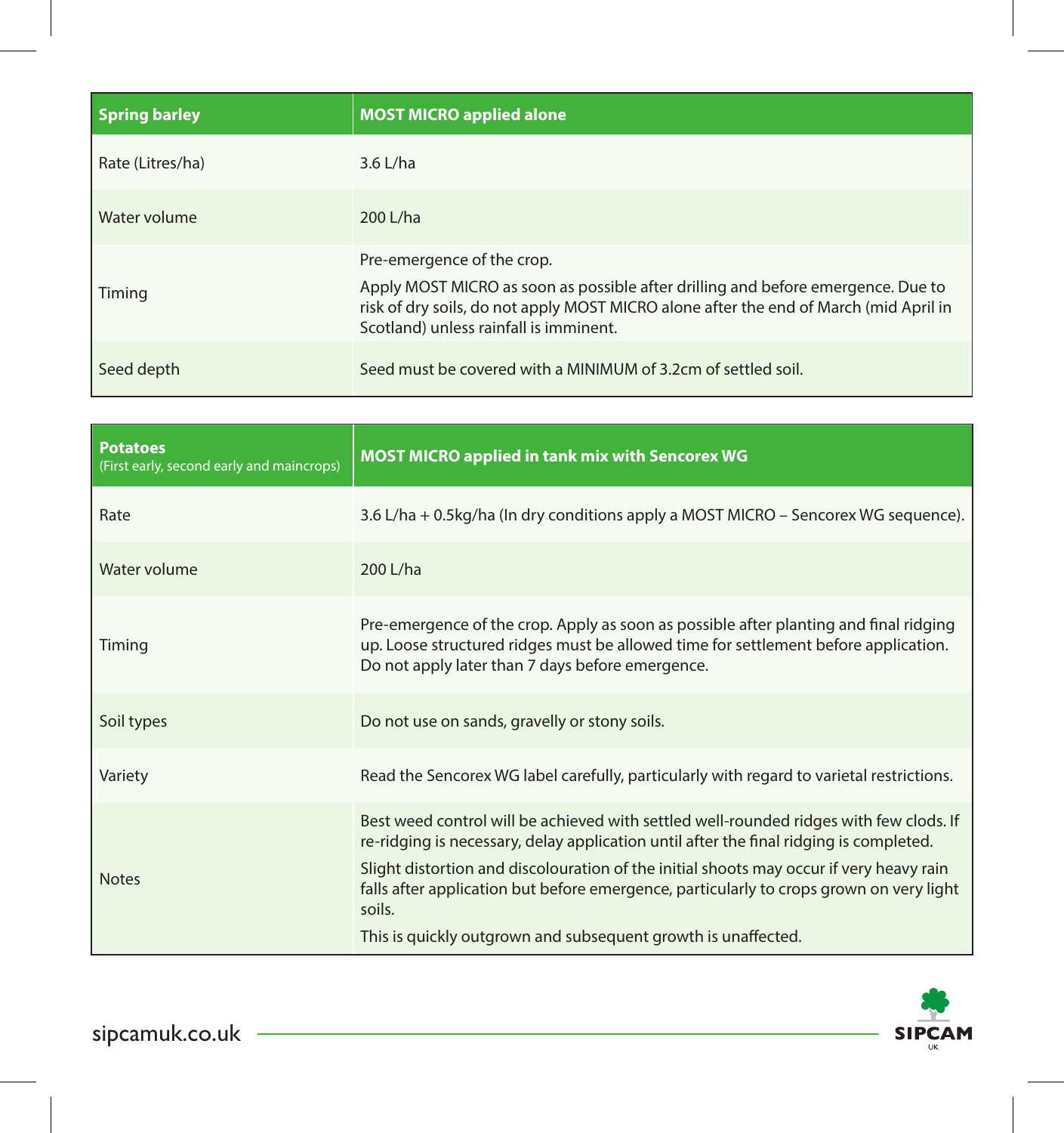| <b>Sunflowers</b> | <b>MOST MICRO applied alone</b>                                                                                                                                                         |  |
|-------------------|-----------------------------------------------------------------------------------------------------------------------------------------------------------------------------------------|--|
| Rate (Litres/ha)  | 3.6                                                                                                                                                                                     |  |
| Water volume      | 200 L/ha                                                                                                                                                                                |  |
| Timing            | Apply as soon as possible after sowing and final seedbed cultivation, before crop and<br>weed emergence.                                                                                |  |
| Seedbed           | Consolidate seedbeds after drilling to provide a firm level soil.<br>Seed should be drilled so that after seedbed consolidation it is covered by a minimum<br>of 2.5cm of settled soil. |  |

| <b>Combining Peas</b> | <b>MOST MICRO applied alone</b>                                                                                                                                                                                                                                 |  |
|-----------------------|-----------------------------------------------------------------------------------------------------------------------------------------------------------------------------------------------------------------------------------------------------------------|--|
| Rate (Litres/ha)      | 3.6                                                                                                                                                                                                                                                             |  |
| Water volume          | 200 L/ha                                                                                                                                                                                                                                                        |  |
| Timing                | Apply as soon as possible after sowing and final seedbed cultivation, before crop and<br>weed emergence.                                                                                                                                                        |  |
| Seedbed               | Consolidate seedbeds after drilling to provide a firm level soil.<br>Seed should be drilled so that after seedbed consolidation it is covered by a minimum<br>of 2.5cm of settled soil.                                                                         |  |
| <b>Notes</b>          | Do not apply if the plumule is less than 13mm from the soil surface.<br>Due to risk of dry soils, do not apply MOST MICRO alone after the end of March (mid-<br>April in Scotland) unless rainfall is imminent.<br>Soil types: All types except gravelly soils. |  |

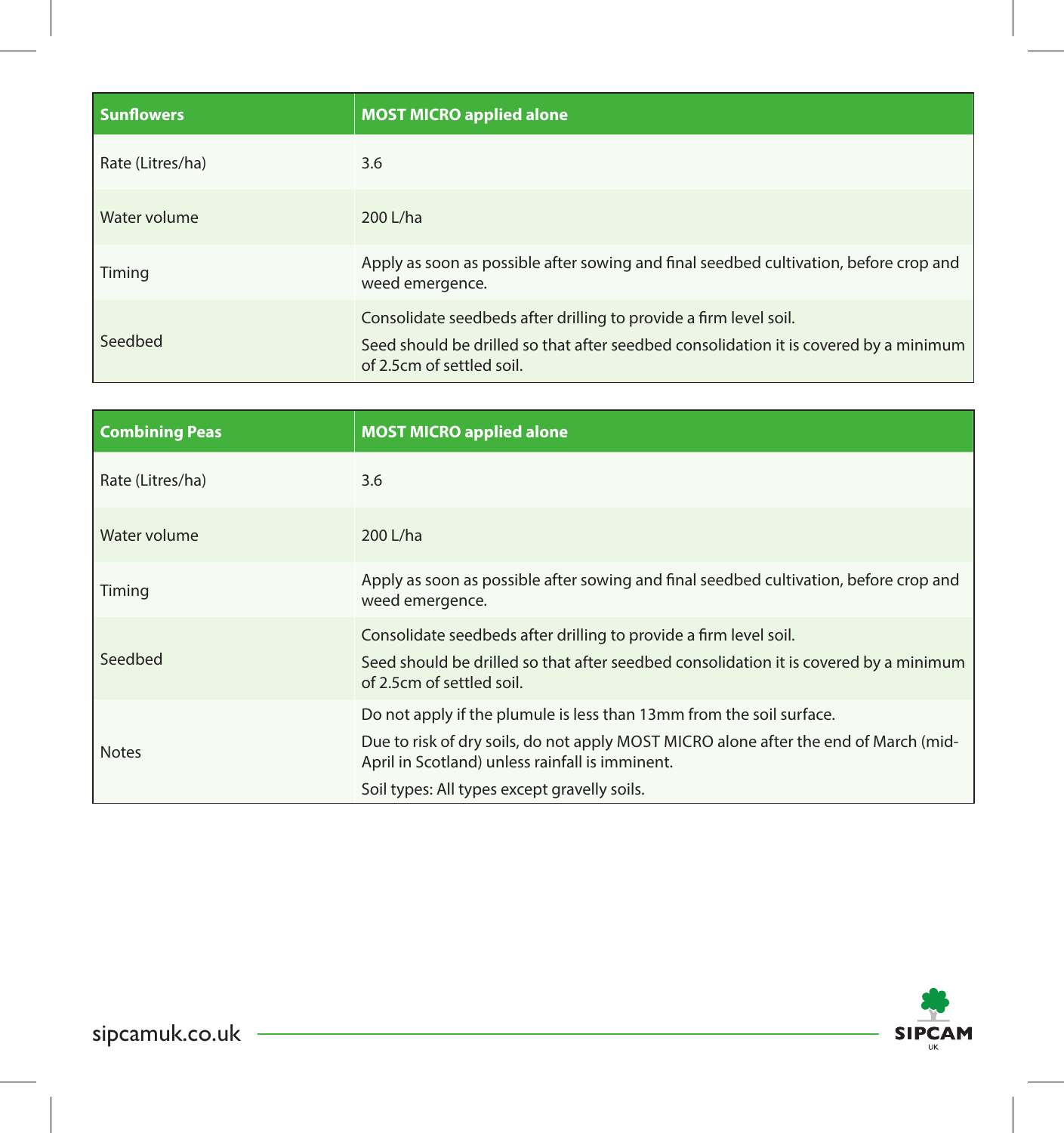| Forage Maize, Forage maize grown under temporary plastic mulch |                                                                                                                                                                                                                                                                                                                                                                                                                                                                                                                                               |  |
|----------------------------------------------------------------|-----------------------------------------------------------------------------------------------------------------------------------------------------------------------------------------------------------------------------------------------------------------------------------------------------------------------------------------------------------------------------------------------------------------------------------------------------------------------------------------------------------------------------------------------|--|
| Rate (Litres/ha)                                               | 4.0                                                                                                                                                                                                                                                                                                                                                                                                                                                                                                                                           |  |
| Water volume                                                   | 200 L/ha                                                                                                                                                                                                                                                                                                                                                                                                                                                                                                                                      |  |
| Timing                                                         | Pre-emergence to before 4th leaf unfolded stage of the crop.                                                                                                                                                                                                                                                                                                                                                                                                                                                                                  |  |
| <b>Notes</b>                                                   | Seed must be covered by a minimum of 5cm of settled soil.<br>The use of MOST MICRO may affect the full development of crown roots which<br>function only to anchor the plant. This has no effect on the yield of maize.<br>If application is followed by a period of dry conditions or in situations where very<br>heavy populations occur, a sequence of MOST MICRO and a product applied post-<br>emergence may be necessary.<br>Apply to forage maize pre-emergence of the crop and before the temporary plastic<br>mulch is put in place. |  |